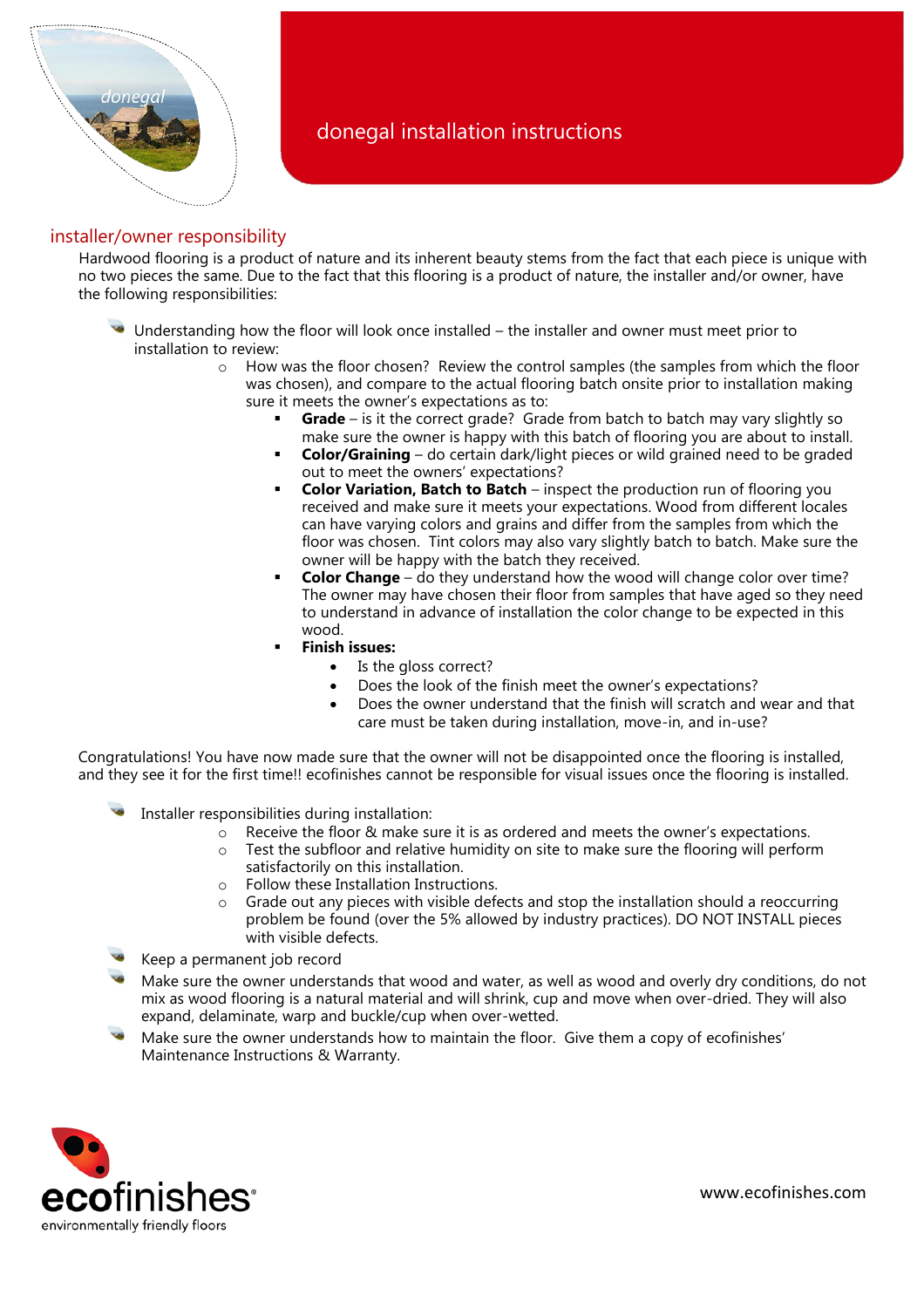**WARNING:** Our flooring is well manufactured and is designed to perform within the typical residential environment. We are not responsible for site conditions, as we do not control them. Only you, the installer, can test and correct for too dry or too wet site conditions prior to installation. **Note:** Wood flooring installed in areas where the relative humidity is below 35% may cup, shrink in width/length, or crack and in these dry conditions a humidifier is necessary to bring relative humidity above 35%. Flooring installed on top of wet sub floors may crown (and then cup), swell (and then shrink), buckle, telegraph, or edge/tip raise. Flooring that is soaked from above will do the same. DO NOT INSTALL THIS FLOORING ON WET SUBFLOORS OR IN OVERLY DRY CONDITIONS without first correcting any deficient conditions.

## pre-installation jobsite requirements

Carefully examine the flooring prior to installation for grade, color, finish and quality. Ensure adequate lighting for proper inspection. If flooring is not acceptable, contact your distributor immediately and arrange for replacement. ecofinishes cannot accept responsibility for flooring installed with visible defects. Prior to installation of any flooring, the installer must ensure that the jobsite and subfloor meet the requirements of these instructions. ecofinishes is not responsible for flooring failure resulting from unsatisfactory jobsite and/or subfloor conditions.

Hardwood flooring should be one of the last items installed for any new construction or remodel project. All work involving water or moisture should be completed before flooring installation. **Warning** – water and wood do not mix. Installing flooring onto a wet subfloor will likely cause cupping, tip & edge raising, telegraphing of core and subsequent gapping.

Room temperature and humidity of installation area should be consistent with normal, year-round living conditions for at least a week before installation of wood flooring. Room temperature of 65-75°F and a humidity range of 35- 65% is recommended. **Warning** - humidity levels below 35% will likely cause movement in the flooring, including gapping between pieces and possible cupping and checking in the face.

ecofinishes cannot be held responsible for site conditions. Flooring formats, such as ecofinishes' plywood based engineered wood flooring, are particularly susceptible to showing movement such as edge/end shrinking and face checking from low relative humidity below 35% on site and/or tip raising and subsequent end shrinking if installed over a wet subfloor.

Store the wood flooring, in the UNOPENED boxes, at installation area for 24 -72 hours before installation to allow flooring to adjust to room temperature. Do not store the boxes of flooring directly on concrete. DO NOT OPEN THE BOXES PRIOR TO INSTALLATION!

Engineered wood floors DO NOT need any moisture equalization prior to installation and should be installed from just opened boxes. DO NOT OPEN more than a few boxes in advance of installation and only the number of boxes which will be installed within the next few hours.

# pre-installation subfloor requirements

#### **all subfloor must be:**

- Structurally sound
- **Clean:** Thoroughly swept and free of all debris (If being glued down, subfloor must be free from wax, grease, paint, sealers, & old adhesives etc., which can be removed by sanding)
- **Level:** Flat to 3/16" per 10-foot radius
- **Dry and will remain dry:** Subfloor must remain dry year-round. Moisture content of wood sub floors must not exceed 11%, concrete must not exceed 3lbs with a calcium Chloride test, or not exceed 75% relative humidity.

**Wood subfloors** must be dry and well secured. Nail or screw every 6" along joists to avoid squeaking. If not level, sand down high spots and fill low spots with an underlayment patch. Patch must accept and hold both cleats or staples using a nail-down installation method.

**Concrete subfloors** must be fully cured, at least 60 days old, and should have minimum 6-mil poly film between concrete and ground. Subfloor should be flat and level within 3/16" on 10'. If necessary, grind high spots down and level low spots with a floor leveling compound specified for use under hardwood floors manufacturer of leveling compound instructions must be followed).

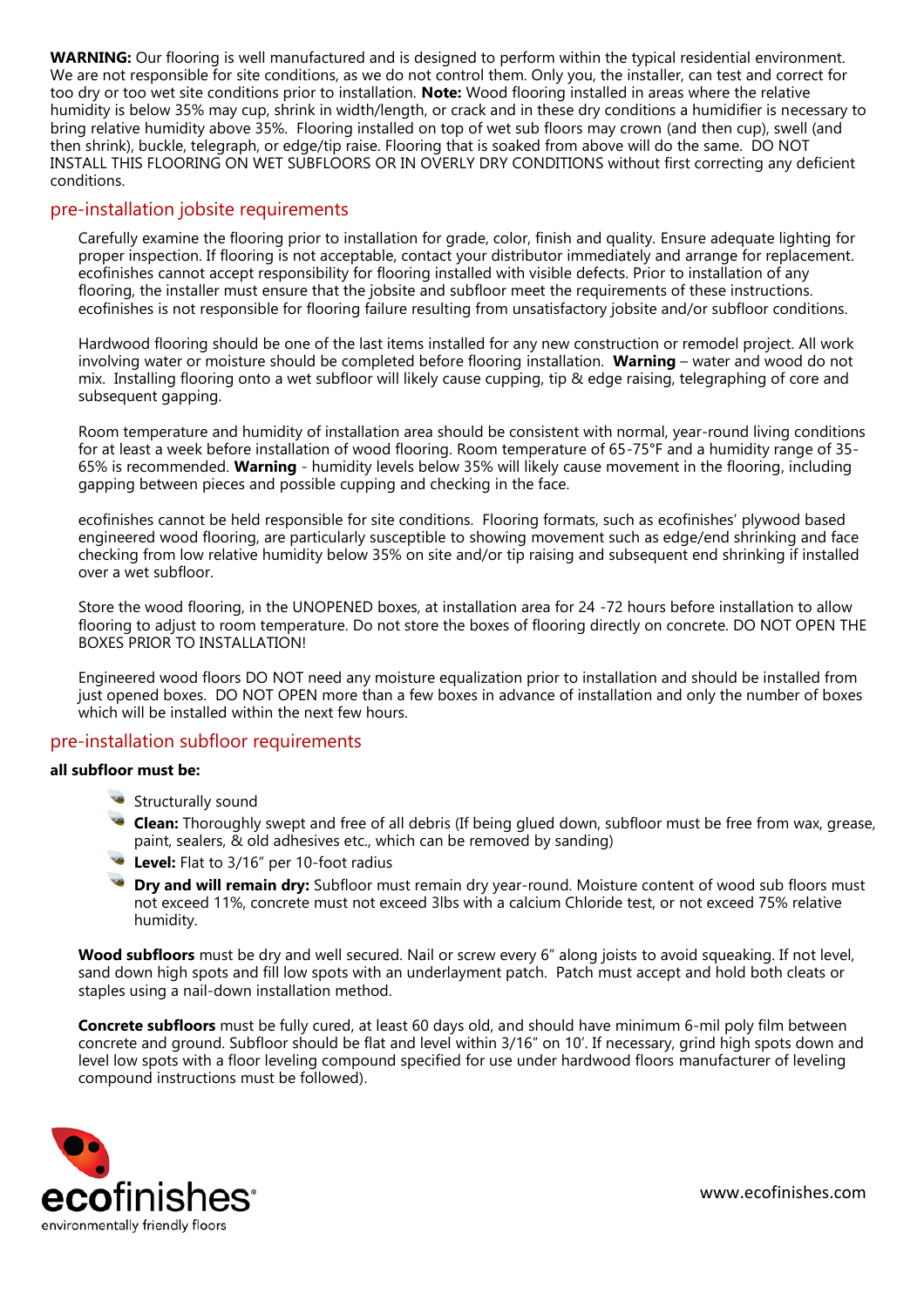Do not install on concrete unless YOU ARE SURE it stays dry year-round. All concrete should be tested for moisture and be below 3lbs (Calcium Chloride) and below 75% relative humidity. Other concrete testing methods may be used; see NWFA Installation Guidelines Section II.

It is highly recommended that if gluing down on concrete (even if you believe it is dry), which is on or below grade, to install an epoxy moisture vapor barrier first and then glue the wood flooring on top of the barrier, as this provides an effective permanent moisture barrier. Another alternative to a moisture vapor barrier is to use an all-in-one type adhesive that will provide moisture vapor barrier with an approved adhesive, and they provide warranties to you.

Remember, a concrete slab on/below grade that measures dry today may become moist in the future due to rising groundwater. Installing a moisture barrier now may be viewed as an insurance policy against concrete becoming wet in the future. This will lead to subsequent floor failure. **ecofinishes is not responsible for site related moisture issues. ecofinishes is not responsible for the bond between flooring and subfloor. Installer must test and follow installation instructions for all products used to provide the best chance of a successful installation. Adhesive or bond failure is not a product failure.** 

**Ceramic tile, resilient tile and sheet vinyl covered subfloors** must be well-bonded to subfloor, in good condition, clean and level. Do not sand existing vinyl floors, as they may contain asbestos.

**Radiant heat:** Only use floating or glue-down installation over radiant heat. Subfloor should never exceed 8o°F. Check with radiant heat manufacturer's suggested guidelines to limit the maximum water temperature inside heating pipes. Switch off heating unit two days before flooring installation and bring heat up slowly after installation. Do not exceed 4º per day in temperature adjustment.

# installation tools

## **For all installation methods:**

- Tape measure
- Tapping block
- Pencil
- **Pry bar**
- Chalk line
- Wood or plastic spacers (3/8")
- Crosscut power saw
- **Table saw**
- **Jig or coping saw**
- **Hammer (rubber mallet)**
- $\bullet$  Blue or Frog Tape Sensitive (for use on painted or finished wood products)

## **For the recommended glue-down installation method, you will also need:**

- Hardwood flooring adhesive approved for the thickness and width of the product.
- $\bullet$  The appropriate trowel specified by the adhesive manufacturer for the use with the dimensions of the flooring and particular use and specifications of the adhesive.
- On concrete slabs, which are on/below grade, we recommend installing a 2-part epoxy moisture barrier and then installing the wood floor on that system.

#### **For nail-down installation, you will also need:**

- Industrial flooring stapler or nailer with  $\frac{1}{2}$ " adapter shoe to assure the proper position for the nail/staple
- 1/4" x 1-1/2" to 1-3/4" staples for the floor runner stapler (18 gauge)
- 1-1/2" 1-3/4" L-shaped cleats (18 gauge)
- Caulking gun or Sausage gun and adhesive or full spread adhesive approved for a minimum of 3/8" engineered hardwood installation.
- Air compressor with hoses or battery powered flooring stapler/nailer described above.

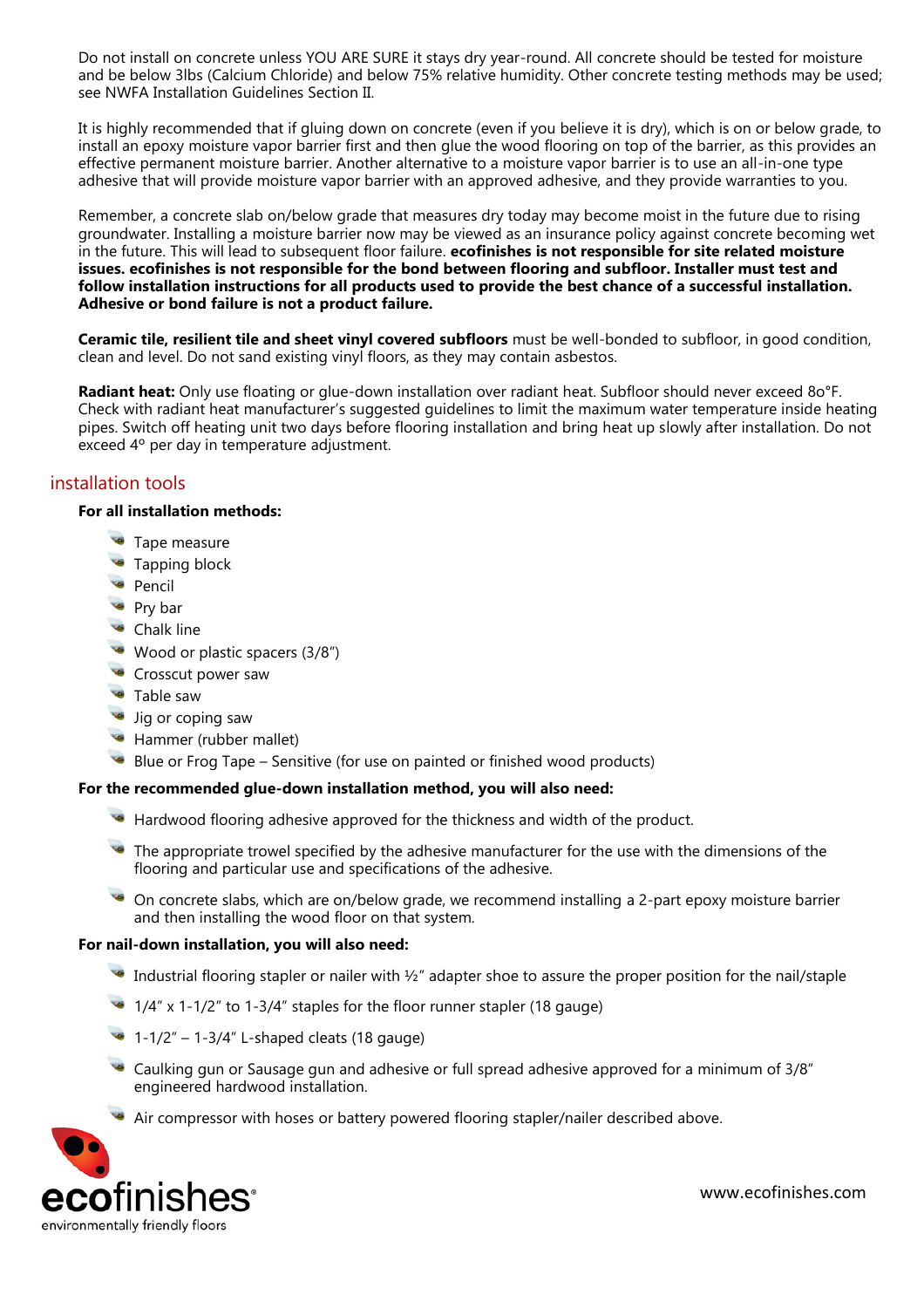#### **For floating installation, you'll also need:**

- Hardwood pad underlayment with a perm rating of 1 or less.
- Tongue and groove adhesive specifically designated for a floating installation of engineered hardwood.

#### **Acceptable Subfloor types: see NWFA Installation guidelines section II for specific specifications.**

- Plywood Exposure 1 rated
- OSB Gold (Exposure 1 rated) Note: some OSB type products will not properly hold the staple/nail in place which can result in squeaky floors. This is a subfloor issue.
- Concrete slab (floating/glue-down only)
- Existing wood floor
- Ceramic tile (floating/glue-down only)
- Resilient tile & sheet vinyl (floating/glue-down only)

## **NOTE: PARTICLE BOARD IS NOT AN APPROVED SUBFLOOR FOR HARDWOOD INSTALLATION.**

#### installer/owner responsibility

Make sure subfloor is tested for moisture first and is properly prepared.

Since wood expands with any increase in moisture content, always leave at least a 1/2" expansion space between flooring and all walls and any other permanent vertical objects, such as pipes and cabinets. This space will be covered up once you reapply base moldings around the room. Use wood or plastic spacers during installation to maintain this 1/2" expansion space.

When laying flooring, stagger end joints from row to row by at least 8". When cutting the last plank in a row to fit, you can use the cut-off end to begin the next row. If cut-off end is 8" in length or less, discard it and instead cut a new plank at a random length and use it to start the next row. Always begin each row from the same side of the room.

Work from several open boxes of flooring and "dry lay" the floor before permanently laying the floor (but never open more than a few boxes in advance). This will allow you to select the varying grains & colors and to arrange them in a harmonious pattern. It also allows you the opportunity to select out very dark/light pieces for use in hidden areas in order to create a more uniform floor. Remember, it is the installers' responsibility to set the expectations of what the finished floor will look like with the end user first and then to pull out pieces that do not meet those expectations.

To draw planks together, always use a tapping block and hammer or rubber mallet, as tapping the flooring itself will result in edge damage. When near a wall, you can use a pull up or tapping bar to pry close the side and end joints. Take care not to damage edge of flooring. For glue down & floating applications, use sensitive blue or frog tape to hold any pieces, which might have side bow and the need to hold them straight & tight until the adhesive sets up.

Begin installation next to an outside wall. This is usually the straightest and best reference for establishing a straight working line. Establish this line by measuring an equal distance from the wall at both ends and snapping a chalk line. The distance you measure from the wall should be the width of a plank plus about 3/8" for expansion space. You may need to scribe cut the first row of planks to match the wall in order to make a straight working line if the wall is out of straight. If the room is wider than 20 feet, a straight line should be used in the center of the room and work towards each outer wall. You may use a spline or slip tongue to join the two groove sides together at the center of the room.

## glue-down installation – RECOMMENDED

#### **Make sure subfloor is tested for moisture content first and is properly prepared.**

On concrete subfloors, which are on or below grade (ground level), always assume the worst and even if they measure dry, we now recommend taking the following installation steps to ensure a trouble-free installation. The cost of the precaution is little when compared to costs to rip out and replace a floor which has failed due to high moisture from the subfloor.

**Method #1:** We recommend installing a 2-part epoxy moisture vapor barrier (MVB) first and then gluing down our wood floor over that system. Follow the MVB manufacturers' recommendations.

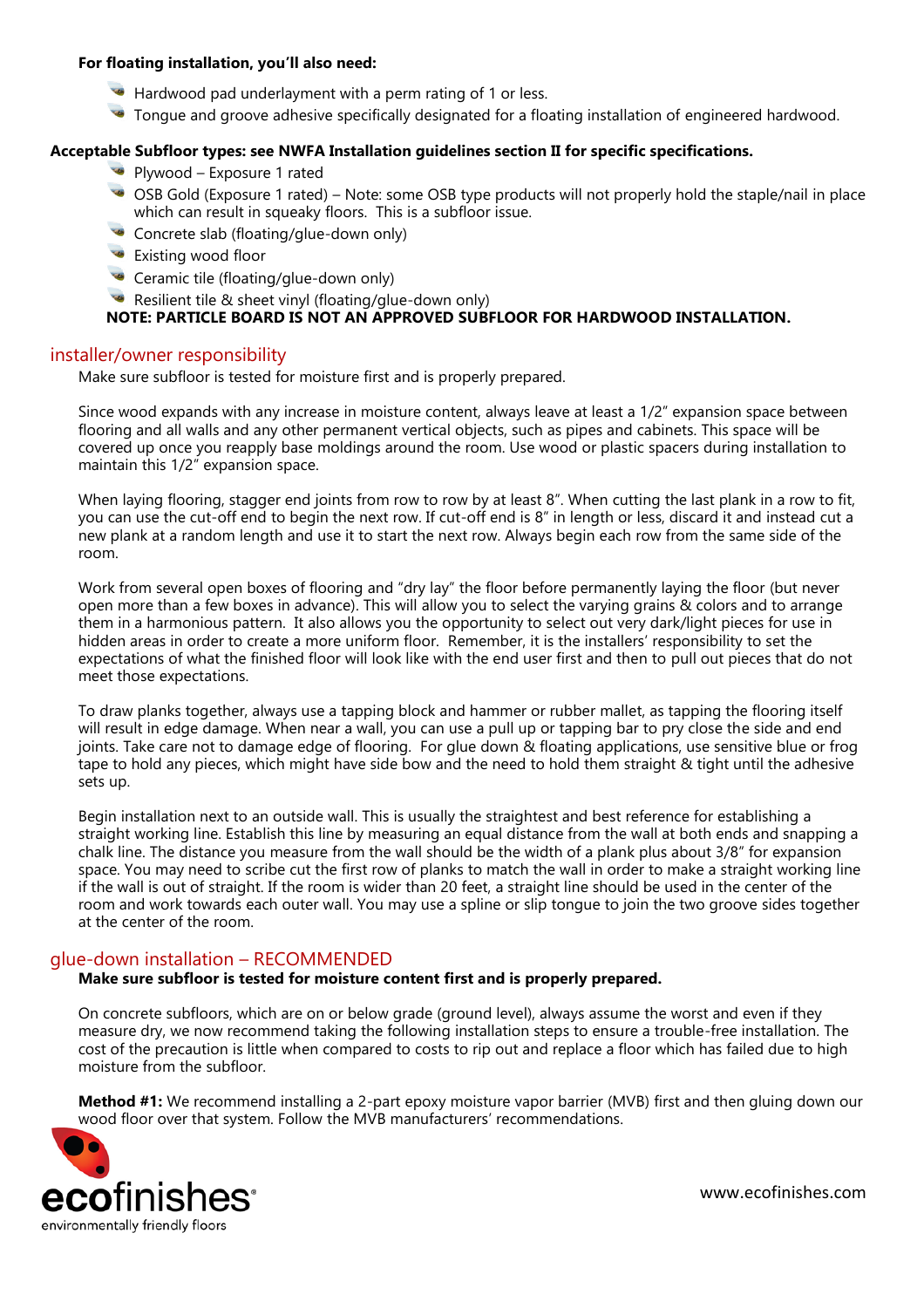**Method #2:** Use an all-in-one or moisture vapor protection adhesive specifically designed and approved for the flooring product and flooring system you are installing. Read adhesive manufacturer's limitations and warranty before installation to determine if this adhesive will suit the particular installation.

It is always recommended to use the adhesive primer recommended by the manufacturer of the adhesive you are using prior to installation. Most MVB and adhesives are designed to be used as a system. It is NOT recommended to cross manufacturers or go outside of a particular system. Use only Urethane or Silane flooring adhesives that specify the dimensions and type of hardwood flooring you are installing. Follow adhesive instructions for proper trowel size and adhesive set time before beginning installation of flooring.

Once the spread adhesive has set up sufficiently per adhesive manufacturer's instructions, lay the first row of flooring with groove facing the wall, and continue laying flooring. Always check your working lines to be sure the floor is still aligned. Use tapping block to fit planks together but be careful not to let installed floor move on the wet adhesive while you are working. It may be beneficial on the first few rows to use a fast set adhesive or let the adhesive set up to allow further installation to push against a solid starting row(s). This may save from the floor moving after installation prior to the adhesive setting up.

When first section is finished, continue to spread adhesive and lay flooring section by section until installation is complete. Use a damp cloth to immediately remove any adhesive that gets on flooring surface. Warning – DO NOT allow adhesives to dry on the finished flooring as it is very difficult to remove it once dried without damaging the flooring. For info on an adhesive remover contact the adhesive manufacturer. Remember to stagger end joints from row to row.

Walk each section of flooring in order to make sure it is well bonded to the subfloor within the adhesive working time. Flooring planks on the perimeter of the room may require weight on them until adhesive cures enough to hold them down. Make sure the floor is clean from debris to avoid unwanted denting.

## staple/nail-down installation

**All 5" wide plank engineered hardwood floors are required to be installed with either a full spread adhesive, rated for the proper width of the material being installed, or if nailing or stapling, a glue assisted installation.** 

#### **Full Spread Installation:**

You must account for moisture in any installation. Consult the manufacturer or the NWFA for concrete installations. For installations over a sub floor, prime the floor with an approved adhesive primer with moisture vapor retarder. This will increase adhesion and provide the proper moisture transfer from the subfloor.

Use an approved hardwood flooring adhesive for the width to be installed with the proper trowel for the material to be installed. Follow adhesive manufacturers' installation procedures.

#### **Glue Assisted Installation:**

You must account for moisture in any installation. Two ways to provide a moisture vapor retarder is to install an underlayment paper. Cut a  $\frac{1}{2}$ " channel in the paper perpendicular to the direction of the floor to be laid every 12" on center. A second option is to roll on a coat of adhesive primer with moisture vapor retarding capabilities over the entire subfloor to create a moisture retarder.

During installation of the wood you can then run a minimum ¼" bead of approved HWF adhesive every 12" on center perpendicular to the direction of the wood. Use a normal nailing pattern for the dimensions of the wood installed per NWFA installation procedures. You will also need to add a horizontal bead at each end joint (or perpendicular to the end joint – horizontal to the flooring).

Make sure subfloor is tested for moisture content first and is properly prepared. Use Industrial Flooring Stapler – air or battery powered stapler/nailer with 1/2" nail down adapter after testing to make sure that stapling/nailing will not cause dimpling in the finished floor.

**For the first and second starting rows:** Lay first plank inside chalk line with grooved edge toward wall. Install entire first row in the same manner. Always leave at least a 1/2" expansion space between flooring and all walls and vertical objects (such as pipes and cabinets). Use wood or plastic spacers during installation to maintain this